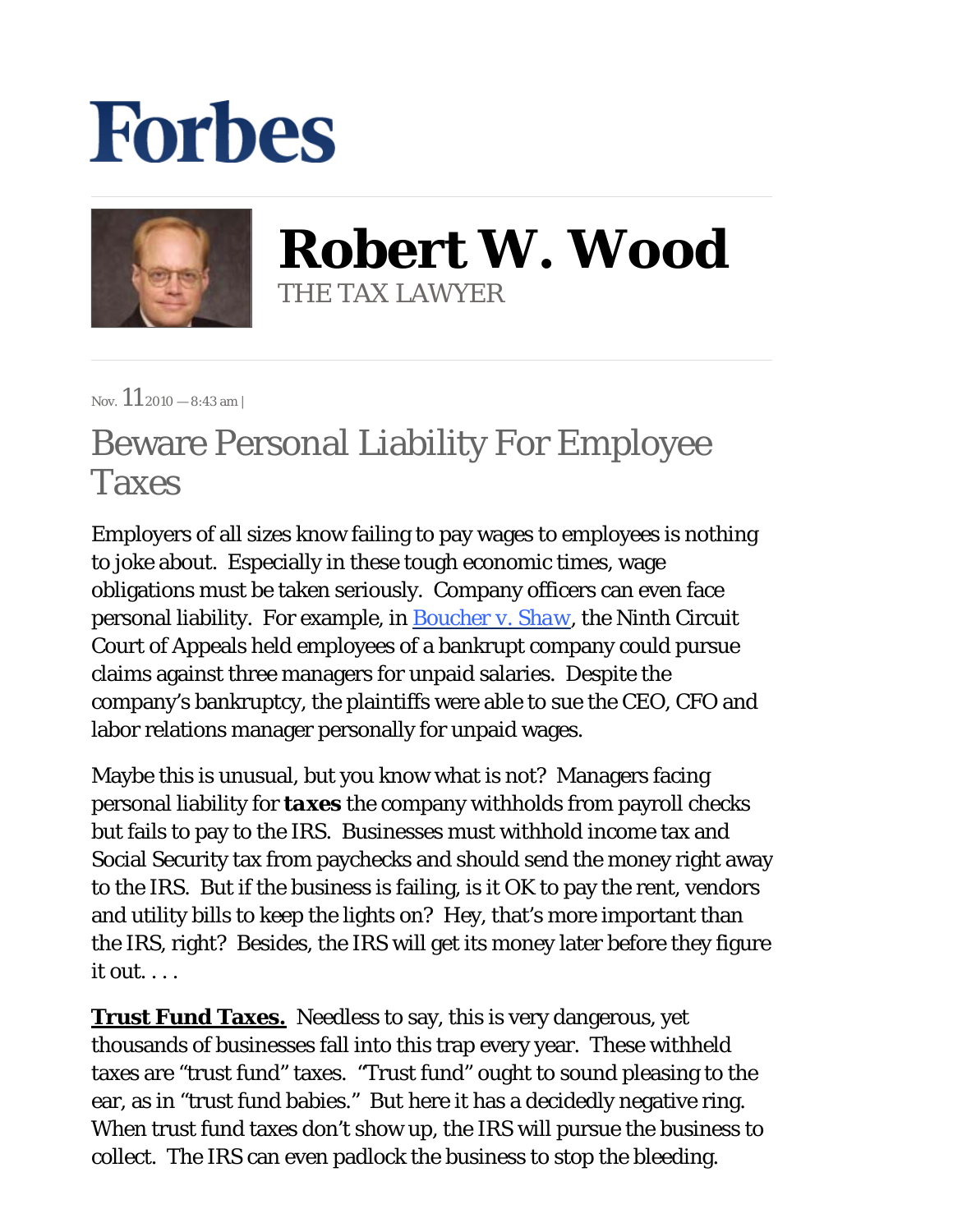**Personal Liability for Responsible Persons.** Plus, personal liability for the owners and managers is a potent IRS weapon. The IRS can assess a Trust Fund Recovery Assessment, also known as a 100 percent penalty, against *each and every* "responsible person." Typically, the IRS continues trying to collect from the company and to collect the 100-percent penalty from *every* officer. If there are six officers, that can mean the IRS is simultaneously trying to collect the tax plus 600 percent from individuals!

The IRS can collect only once and there can sometimes be scrambles not unlike a rugby scrum. Some responsible persons try to sic the IRS on other more solvent or more visible responsible persons. That can be a clever strategy for executives caught within the "responsible person" net. Try to show *you* were not responsible (tough) and that other more culpable (or wealthier and more liquid) officers are waiting in the wings. It can be a Machiavellian business.

**I'm Not Responsible!** Trying to show you weren't responsible is usually a losing battle. You might consciously pay someone else ahead of the IRS to keep the business afloat, or you might have no actual knowledge the IRS is not being paid. Either way, if you had signature authority and *could* have paid the IRS, you're responsible. The IRS position is that *every* officer is responsible, and that some non-officers with signature authority are too.

Some people in this precarious situation demand written assurances from their company every week that payroll taxes are being sent in. Some people also resign from their jobs over this issue. It's not an overreaction. If you've ever been in one of these disputes, you won't want to be in another. In a tough economy, it's even more important to be vigilant.

For more on the 100-percent penalty and trust fund taxes, see:

[Employment Taxes And The Trust Fund Recovery Penalty](http://www.irs.gov/businesses/small/article/0,,id=108357,00.html) 

[What Is The Trust Fund Recovery Penalty?](http://www.irs.gov/govt/tribes/article/0,,id=180669,00.html)

[Internal Revenue Bulletin 2005-24](http://www.irs.gov/irb/2005-24_IRB/ar13.html)